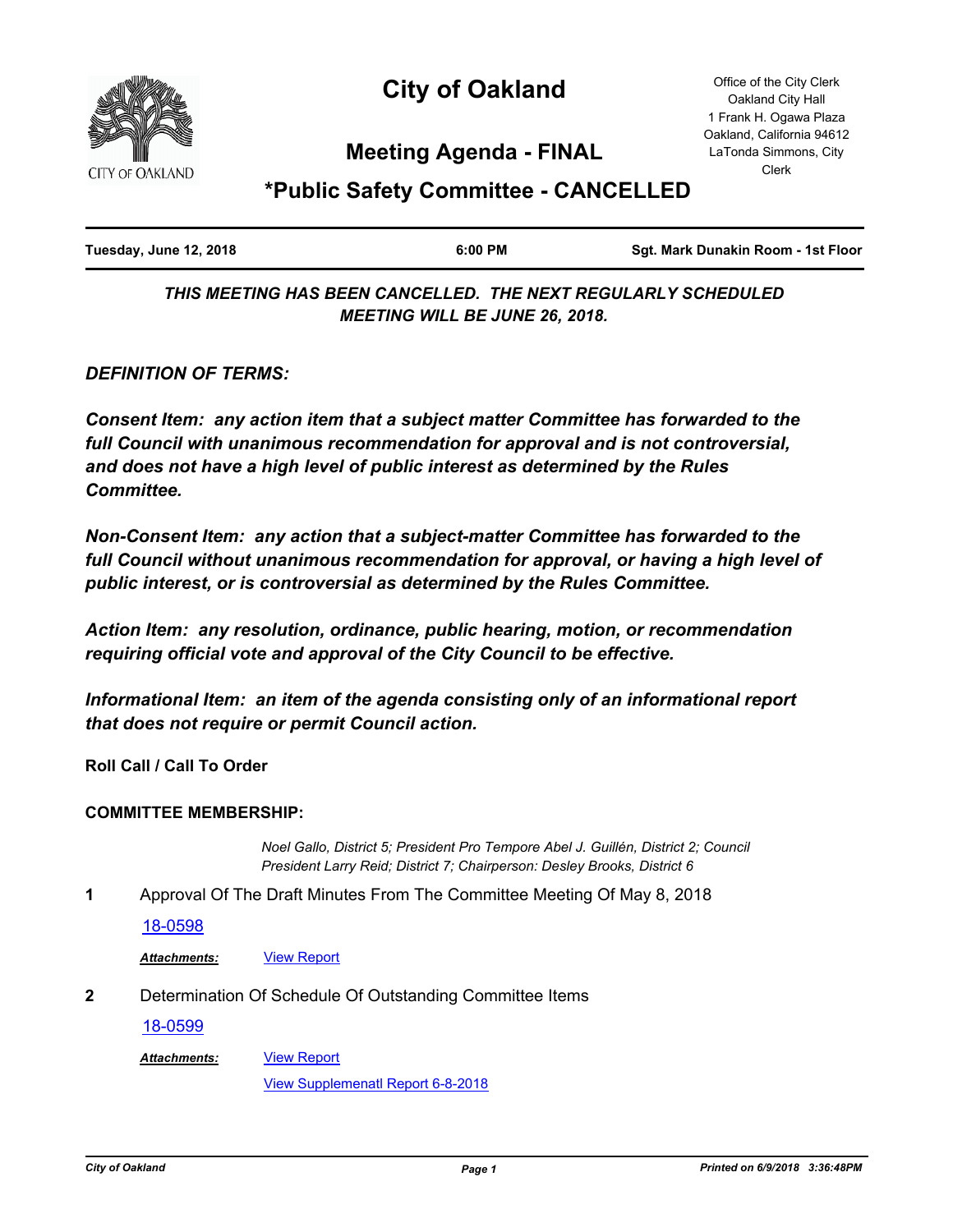Subject: California Violence Intervention and Prevention (CalVIP) Grant 2018 From: Human Services Department **3**

Recommendation: Adopt A Resolution Authorizing The City Administrator To: 1) Accept And Appropriate A California Violence Intervention And Prevention (CALVIP) Grant From The California Board Of State And Community Corrections (CBSCC) In The Amount Of \$500,000 To Be Received In Two Annual Allocations From June 1, 2018 To April 30,2020; 2) Enter Into A Grant Agreement With Community & Youth Outreach, Inc. (CYO) To Expand Services For Life Coaching Participants In An Amount Not To Exceed \$250,000 From June 1, 2018 Through April 30,2020; 3) Allocate An Amount Not To Exceed \$200,000 Over The Two-Year Project Period To Fund 0.50 FTE Of A Health & Human Services Program Planner Position In The Human Services Department (HSD); And 4) Amend The Professional Service Agreement With Mathematica Policy Research For Evaluation Services To Increase Compensation By \$50,000, Add Additional Program Evaluation Services And Extend The Agreement Through April 30,2020 [18-0565](http://oakland.legistar.com/gateway.aspx?m=l&id=/matter.aspx?key=29000)

*Attachments:* [View Report](http://oakland.legistar.com/gateway.aspx?M=F&ID=95247460-6133-4b92-89bd-1eae22d84610.pdf)

*Legislative History* 

5/24/18 \*Rules & Legislation **Committee** 

**Committee** 

Scheduled to the \*Public Safety Committee

Subject: Professional Services Agreement With CPSC **4**

From: Oakland Police Department

Recommendation: Adopt A Resolution Authorizing The City Administrator, Or Designee, To Execute A No-Cost Extension Of The Contract With The California Partnership For Safe Communities (CPSC) For Technical Assistance To Implement The Ceasefire Strategy Through June 30, 2020, As Part Of The Public Safety And Services Violence Prevention Act Of 2014 (Measure Z), For A Total Contract Amount Not To Exceed \$775,000

[18-0557](http://oakland.legistar.com/gateway.aspx?m=l&id=/matter.aspx?key=28992)

*Attachments:* [View Report](http://oakland.legistar.com/gateway.aspx?M=F&ID=2e0a981d-cb6a-402d-b73b-e36c183e76ea.pdf)

*Legislative History* 

5/24/18 \*Rules & Legislation

Scheduled to the \*Public Safety Committee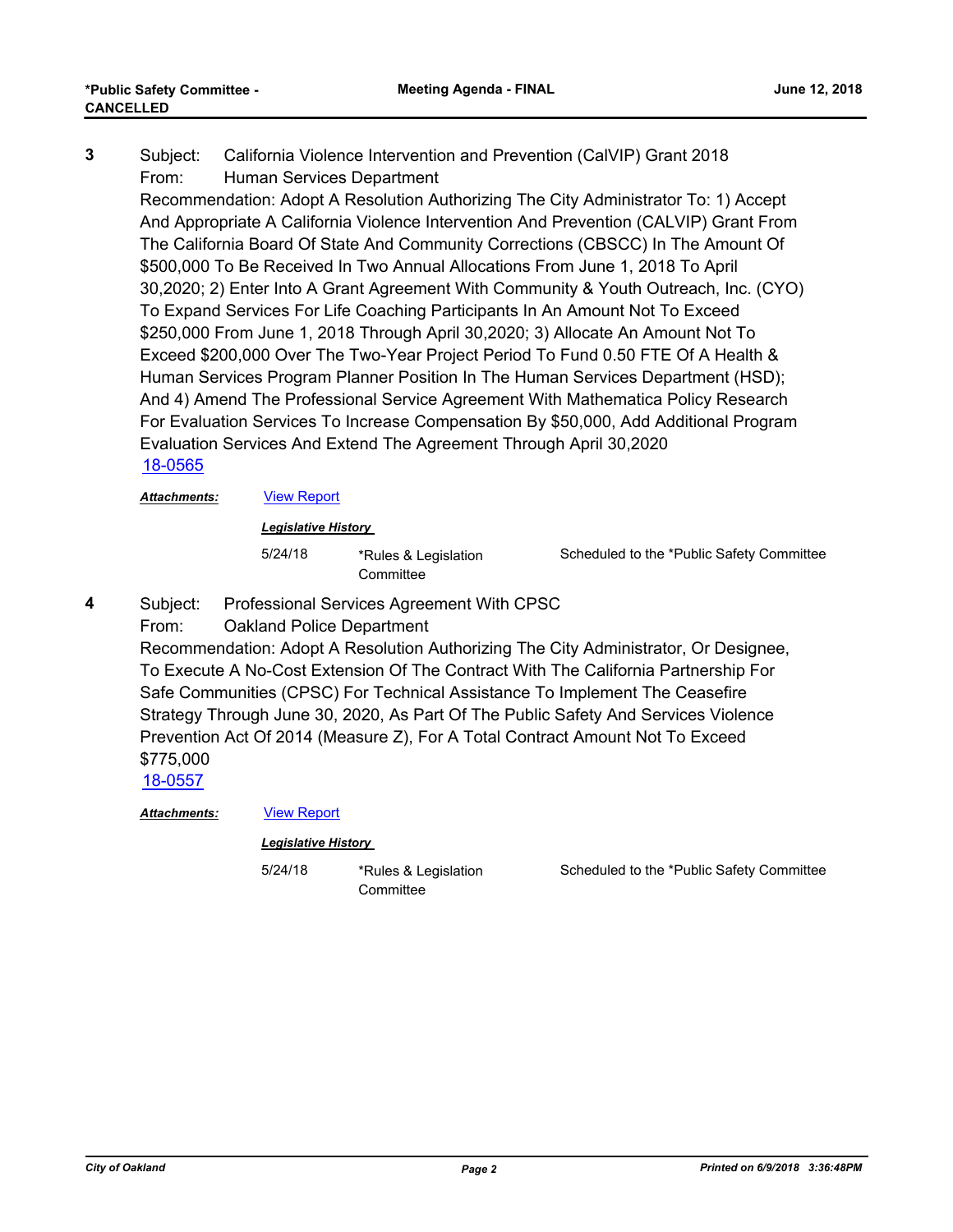Subject: Alameda Sherriff CRIMS Database MOU From: Oakland Police Department Recommendation: Adopt A Resolution Authorizing The City Administrator Or Designee To Enter Into A Memorandum Of Understanding (MOU) Between The Oakland Police Department (OPD) And The Alameda County Sheriff's Office (ACSO) And Eighteen Other Alameda County Justice System Agencies To Establish Clear Guidelines For Use Of The Consolidated Records Information Management System (CRIMS) Which Facilitates Sharing Of Information Contained In Each Agency's Records Management System **5** [18-0558](http://oakland.legistar.com/gateway.aspx?m=l&id=/matter.aspx?key=28993)

#### *Attachments:* [View Report](http://oakland.legistar.com/gateway.aspx?M=F&ID=88357d26-6d2d-4dc9-a321-bd67cb2c9bd4.pdf)

*Legislative History* 

5/24/18 \*Rules & Legislation **Committee** 

Scheduled to the \*Public Safety Committee

- Subject: Parole Data System Use Agreements **6**
	- From: Oakland Police Department

Recommendation: Adopt A Resolution Authorizing The City Administrator, Or Designee, To Enter Into An Agency Participation Agreement And Hold Harmless Agreement With The California Department Of Corrections And Rehabilitation (CDCR) For Use Of The Parole Leads 2.0 Computer Application

[18-0562](http://oakland.legistar.com/gateway.aspx?m=l&id=/matter.aspx?key=28997)

**7**

*Attachments:* [View Report](http://oakland.legistar.com/gateway.aspx?M=F&ID=7a928ee1-80ce-4830-bed7-90b0fb10b07c.pdf)

#### *Legislative History*

5/24/18 \*Rules & Legislation **Committee** 

Scheduled to the \*Public Safety Committee

Subject: FY 2016 State Homeland Security Grant Program Award

From: Oakland Fire Department

Recommendation: Adopt A Resolution Authorizing The City Administrator, Or Her Designee To Accept And Appropriate The Fiscal Year 2016 State Homeland Security Grant In The Amount Of Fifty-Two Thousand Dollars (\$52,000) From The California Governor's Office Of Emergency Services (Cal OES) That Was Approved For The Communities Of Oakland Responding To Emergencies (CORE) Program [18-0584](http://oakland.legistar.com/gateway.aspx?m=l&id=/matter.aspx?key=29019)

#### Attachments: **[View Report](http://oakland.legistar.com/gateway.aspx?M=F&ID=36c0ae30-16a7-4376-9112-d745dc2c4506.pdf)**

*Legislative History* 

5/24/18 \*Rules & Legislation **Committee** 

Scheduled to the \*Public Safety Committee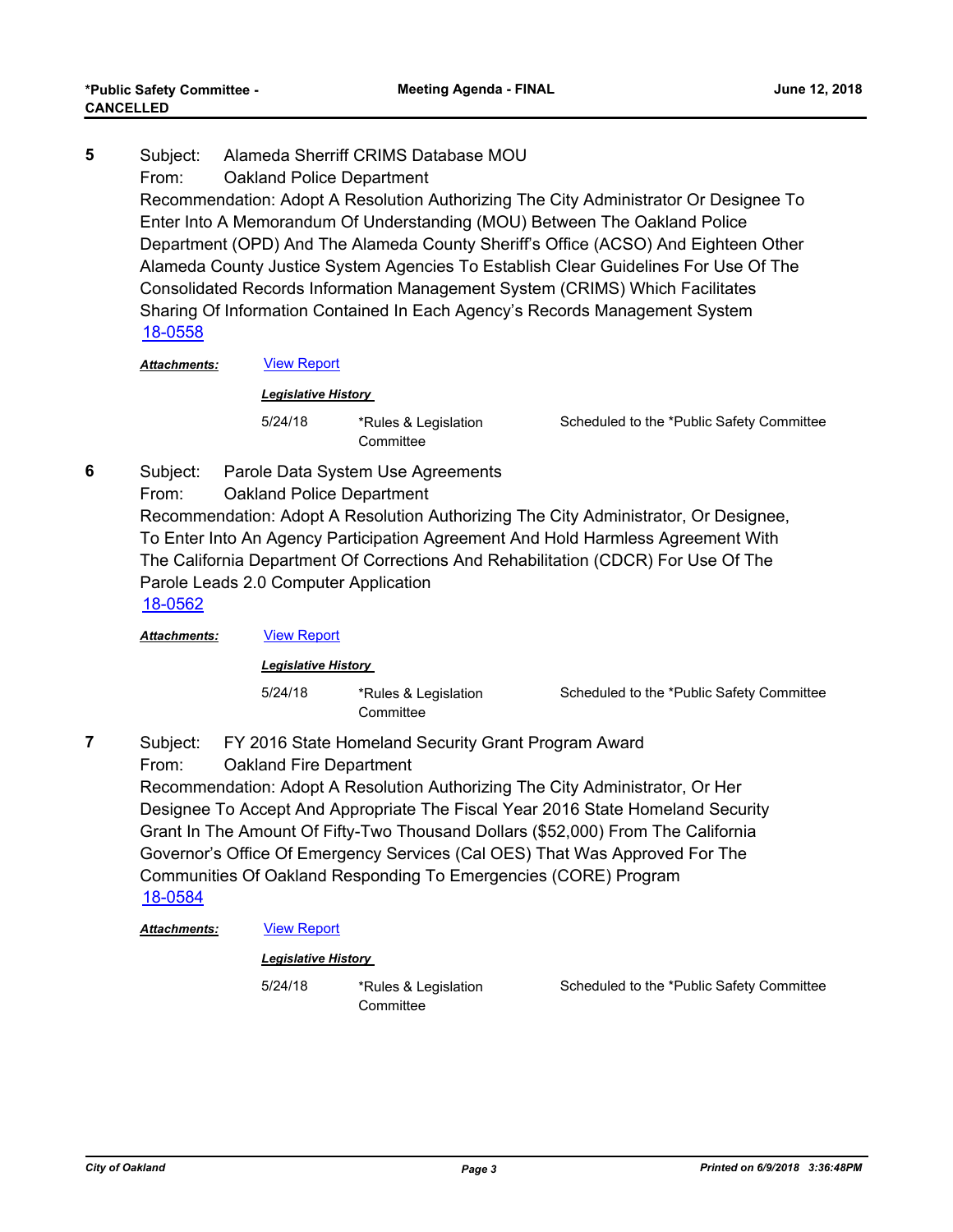Subject: Physio-Control, Inc. Contract Extension From: Oakland Fire Department Recommendation: Adopt A Resolution: (1) Authorizing The City Administrator, Or Her Designee, To: (A) Appropriate Fund Balance From The Accrued Balance In The First Responder Advanced Life Support (FRALS) Fund 2160 In An Amount Not To Exceed Four Hundred Twelve Thousand And Thirty-Two Dollars And Forty-Eight Cents (\$412,032.48); (2) Extend The Agreement With Physio-Control, Inc. From July 1, 2018 To June 30, 2021 For The Purchase, Maintenance And Repair Of Advanced Life Support Equipment (ALS) In An Amount Not To Exceed Four Hundred And Seventy-One Eight Hundred And Nineteen Dollars And Sixty Cents (\$471,819.60); And (2) Waiving The Advertising And Bidding Process Requirements, And Local And Small Business (L/SB) Enterprise Program Provisions For The Contract With Physio-Control, Inc. **8** [18-0605](http://oakland.legistar.com/gateway.aspx?m=l&id=/matter.aspx?key=29039)

#### Attachments: **[View Report](http://oakland.legistar.com/gateway.aspx?M=F&ID=3082853e-65f1-4c31-84b4-17943a523360.pdf)**

*Pursuant to Rule 28(b) Committee of Resolution 87044 C.M.S., this item was added to this agenda.*

Subject: OPD Hiring Changes Informational Report And Resolution From: Councilmember Kaplan Recommendation: Adopt The Following Pieces Of Legislation: **9**

1) An Informational Report Regarding Whether The Police Recruiting And Hiring Changes Proposed In Prior Recommendations Have Been Implemented; And [18-0454](http://oakland.legistar.com/gateway.aspx?m=l&id=/matter.aspx?key=28890)

Attachments: **[View Report](http://oakland.legistar.com/gateway.aspx?M=F&ID=8ffb179f-a999-48a5-95b6-494a070e0a33.pdf)** 

*Legislative History* 

4/26/18 \*Rules & Legislation **Committee** 

Scheduled to the \*Public Safety Committee

2) A Resolution Directing The Implementation Of Changes To Remedy The Under-Representation Of Women, Oaklanders, And African Americans In The Oakland Police Department

[18-0455](http://oakland.legistar.com/gateway.aspx?m=l&id=/matter.aspx?key=28891)

#### Attachments: **[View Report](http://oakland.legistar.com/gateway.aspx?M=F&ID=9a797dd5-be40-4575-b21f-a750e1fc4d34.pdf)**

#### *Legislative History*

4/26/18 \*Rules & Legislation **Committee** 

Scheduled to the \*Public Safety Committee